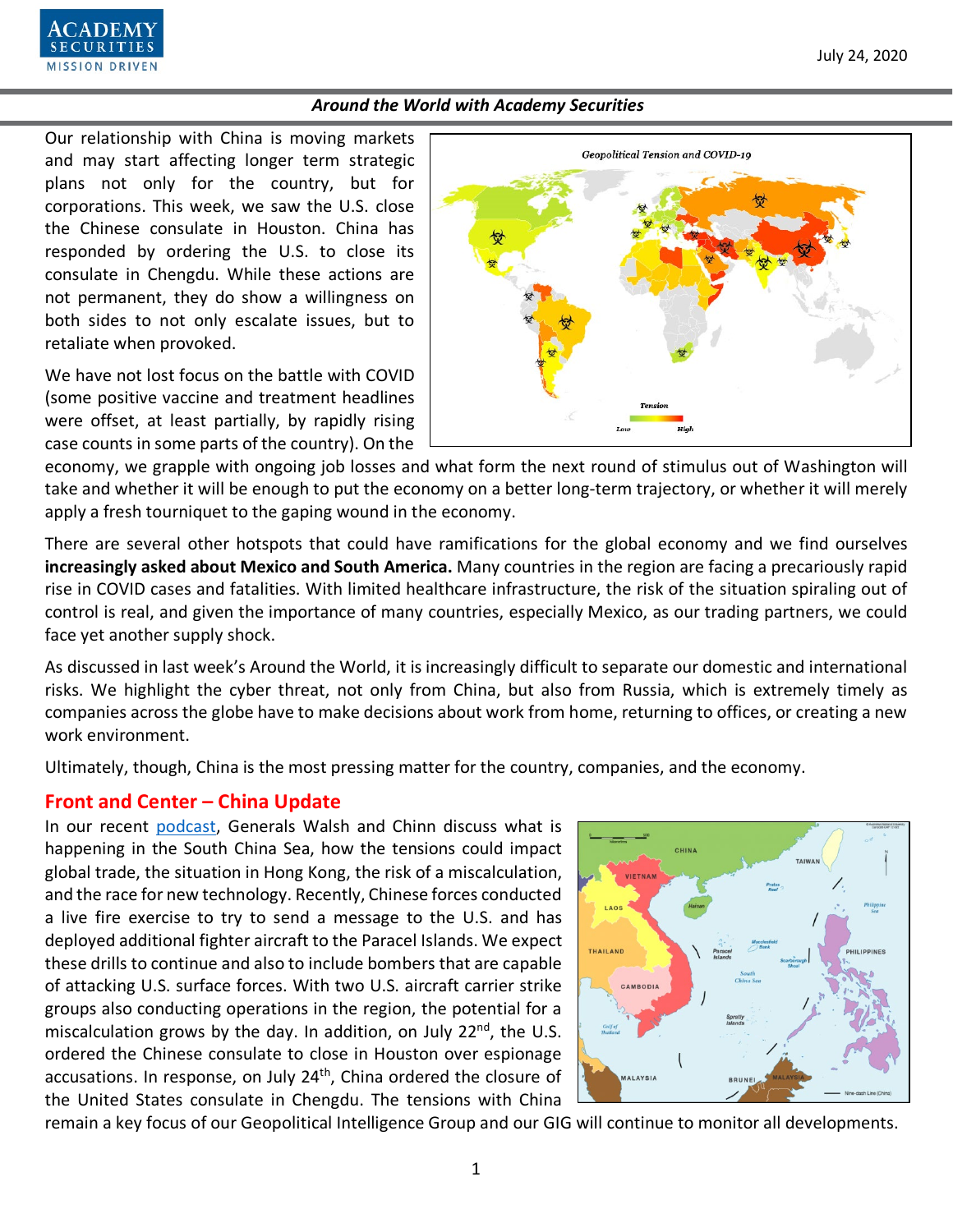

*"This week the U.S. raised tensions with China significantly by making a huge diplomatic move in ordering China to close its consulate in Houston. Secretary of State Pompeo stated that the diplomatic move was based on China stealing intellectual property. Tensions have continued to rise with China over the coronavirus pandemic, unfair trade practices, intellectual property theft, the new national security law in Hong Kong, Uighur repression, and the South China Sea." General Robert Walsh*

# **Chinese and Russian Cyber Thefts of COVID-19 Research**

On July 21<sup>st</sup>, the U.S. Department of Justice announced that Chinese hackers had targeted data tied to vaccine development. The indictment outlines how individuals, with ties to Chinese intelligence, tried to steal vaccine research from U.S. biotech firms. Of note, a non-aggression pact was signed with China in 2015 in an effort to reduce intellectual property theft. However, as the race to find a vaccine for COVID-19 continues, there may be further attempts to steal the valuable research.

In addition, last week, the U.S., Canada, and the UK accused Russian intelligence of trying to steal private COVID-19 vaccine information. The group within the Russian Intelligence Service, known as Cozy Bear, is the same unit that was accused of hacking DNC emails during the 2016 U.S. presidential election. However, Russia denied the accusation and even pointed to the new licensing deal with AstraZeneca for the COVID-19 shot as proof that they do not need to steal anything. However, as there were no indications that the hacking efforts led to sabotage, it is more likely that any efforts made were directed at stealing information that would enable Russia to develop the vaccine more quickly.

*"This is the proverbial tip of the iceberg for Russian intrusive cyber "persistent stare" operations. Let's be frank, all nations and non-state actors have acquired and advanced some degree of cyber capabilities. Without any restrictions or protocols that govern those online activities and enhanced forensics that allow us to determine attribution, this becomes the norm. It's too easy to hide in plain sight. The answer, albeit not complete, is to begin the discussion on establishing rules around cyber activity much like our rules that govern activity in all other domains of war (space, air, sea, and land). The Academy Securities Geopolitical Intelligence Group has been advocating for this for years. The United States is delinquent in not forcing the issue. Inarguably, it remains dead without this administration's leadership. We should use the G7+3 (Russia, China, India) as the forum within which we can begin this process. Without something that approximates agreed-to restrictions, escalation is inevitable. Cyber is the competitive domain of choice, certainly better than kinetic action, but no less dangerous. Our current election campaign season should be the impetus to kick start this." General Spider Marks*

*"The U.S. National Security Agency identified the hackers as being from the same group that was responsible for the break-ins into the Democratic National Committee's servers during the 2016 presidential elections. Both British and U.S. intelligence officials believe that the Russian hackers' objective was to steal research in order to develop a Russian vaccine. The cyber hacking by Russia and efforts by China to steal intellectual property related to COVID-19 vaccine research has huge economic implications. Yesterday, President Trump acknowledged that the U.S. is willing to pay \$1 billion to fund the next step of clinical trials and to secure 300 million doses of the vaccine. The COVID-19 intellectual property theft attempts by both Russia and China demonstrate their willingness to work outside of global democratic norms and the rule of law." General Robert Walsh*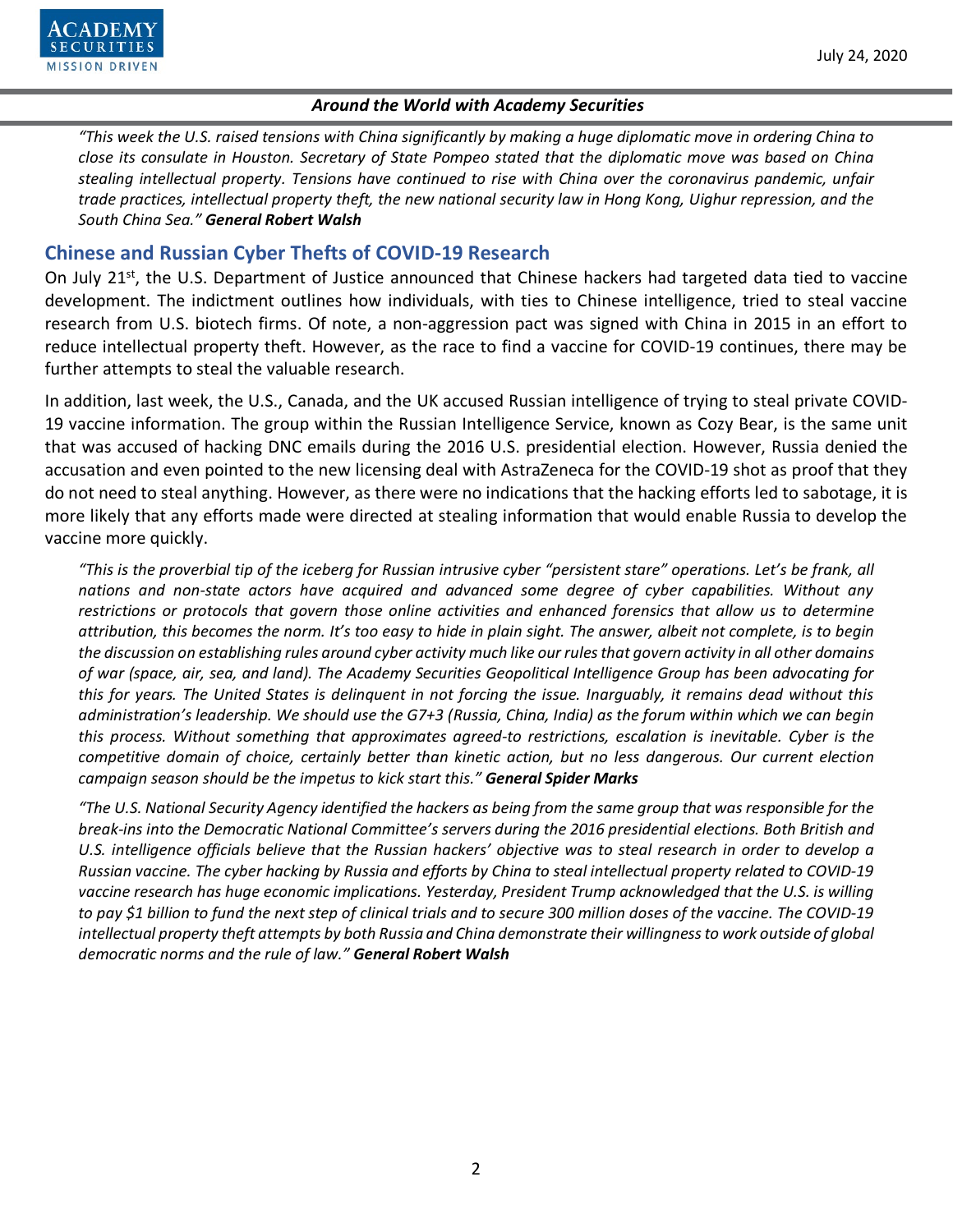

# **Middle East and North Africa**

#### **Iran**

In our previous [ATW,](https://www.academysecurities.com/wordpress/wp-content/uploads/2020/07/Around-the-World-with-Academy-Securities_7-10-20.pdf) we provided the first indications of the damage at the Iranian nuclear facility at Natanz. Initially, it appeared that the machinery damaged in the fire would quickly be replaced. However, as the extent of the damage emerged, it became clear that the attack significantly impaired the Iranian nuclear program. What remains unknown is whether it was a cyber-attack or a bomb planted at the facility. Of note, Iran was responsible for a failed cyber-attack against an Israeli water treatment facility in April and Iran may look at options to retaliate if it can prove that Israel or the U.S. was involved in the Natanz fire.



While hardliners in Iran's parliament recently abandoned a plan to try to impeach President Hassan Rouhani, the recent attack on Natanz coupled with the economic fallout from the impact of COVID-19 and sanctions on the country have resulted in civil unrest. As a result, Iran has tried to find financial partners to help stabilize the country and the economy. We have seen their relationship with Venezuela grow, but of more concern is the recent \$400 billion economic partnership with China, including a major development project in the Strait of Hormuz. China has been buying oil from Iran, but this proposed agreement eclipses all other Chinese deals in the region. Iran will continue to look for ways around the "maximum pressure" sanctions by seeking to build new relationships.

*"Rouhani may not be gone now but it will happen. The seventh Iranian President, like every one of his predecessors, is in constant fear of getting the boot. Under the current global circumstances of the pandemic, along with maximum pressure sanctions by the U.S., and ongoing Israeli activities against Iran, the President is expendable. The Supreme Leader of revolutionary Iran, Ali Khamenei, is untouchable, and that's what matters. Rouhani's political balancing act is irrelevant. Beijing is looking for new friends and a partnership makes sense for both China and Iran. Since its founding following the revolution, Tehran has chosen to remain a revolutionary state. By contrast, China emerged from its revolution in 1949 and established a clear path toward global super power status, abandoning its overt revolutionary zeal. Guess what? It has worked. The world is economically beholden to and militarily respectful of Beijing. Tehran can learn a ton from Beijing's example. A courtship is going to happen. However, the U.S. and its global and regional partners should watch this closely." General Spider Marks*

*"China's ongoing strategic agreement with Iran is a key part of their Belt and Road Initiative (BRI) that demonstrates their willingness to make deals with anyone no matter what the diplomatic consequences. This is also a key move in the strategic competition between China and the U.S. The alleged deal increases China's influence in the Middle East and at the same time undermines U.S. initiatives. We can expect the deal to reduce the impact of the U.S. "maximum pressure" campaign on Iran to cease its objective to build nuclear weapons. The U.S. focus to isolate Iran has worked well with the European nations. This proposed agreement between China and Iran is an attempt by Iran to work around the U.S. sanctions and reduce U.S. influence in the region. Not only is China having significant economic influence in Iran, they have also made deals with Saudi Arabia and Israel. Having access to a port in the Arabian Gulf is of huge strategic importance to China's BRI objectives. It moves China from the Indian Ocean and its strategic locations there into the heart of the Middle East. It is another effort by China to use its economic clout to counter the U.S. in ways that Russia is unable to do. The military cooperation between the two countries is one that will not only increase China's military influence in the region but it is also a move to undermine U.S. military influence. The draft agreement includes weapons procurement, training, and intelligence sharing between China and Iran. The agreement with Iran is one more sign of the deteriorating relationship between the U.S. and China. We can now see the beginnings of a potential Cold War with China and Iran now becoming, in essence, a client state for China." General Robert Walsh*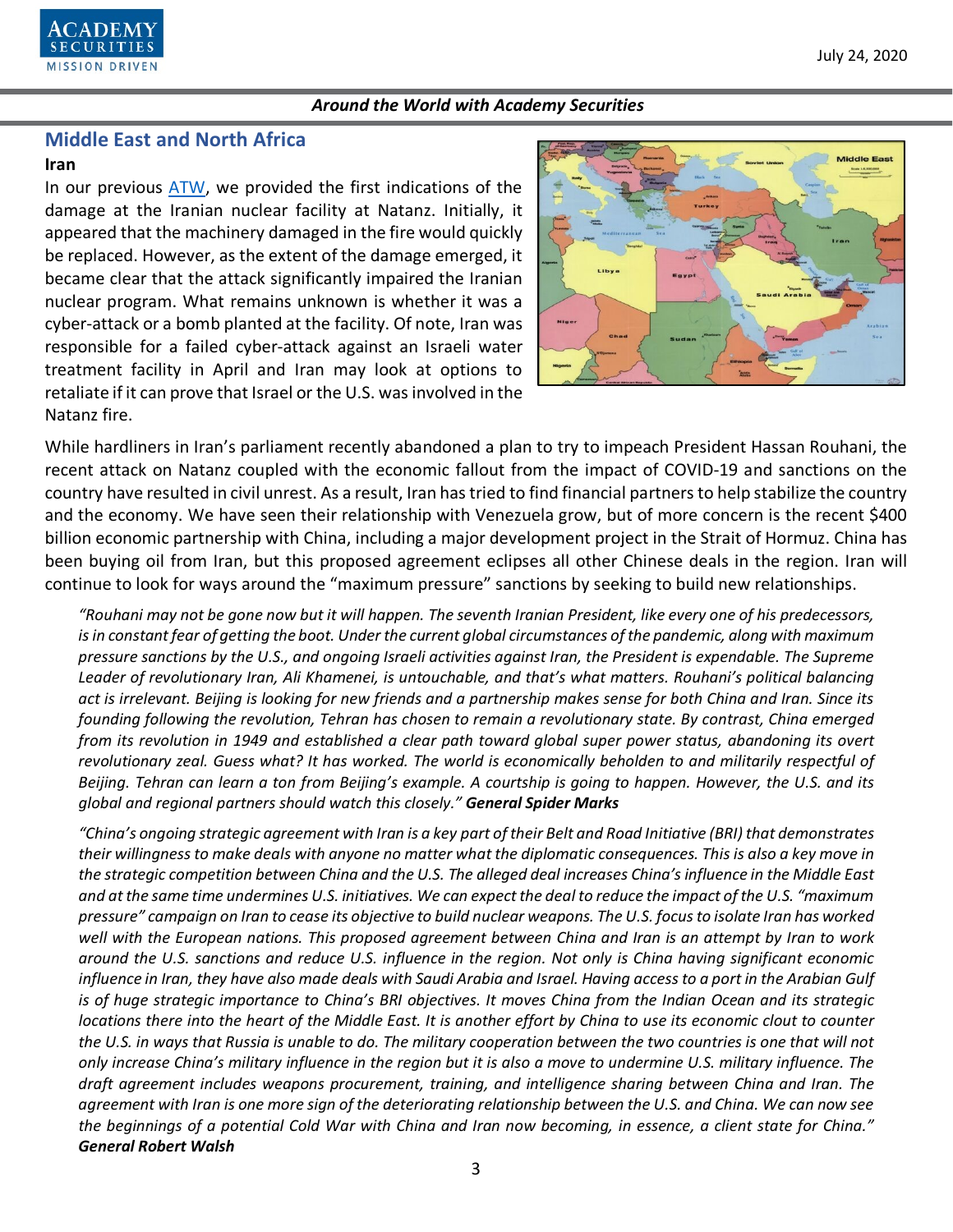

#### **Syria**

Recently, for the second time, China and Russia vetoed a final effort to deliver humanitarian aid to millions of Syrian civilians. While the 13 other members of the Security Council pushed for the reopening of three border crossings to transport much needed supplies, the result was only one crossing will be open for the next 12 months, which will not be enough to address the humanitarian crisis. The veto by China and Russia is meant to help support Assad and his regime as it struggles to stay in power in Syria. Russia has been a long-time backer of Assad and is trying to position itself for a lead role in the eventual reconstruction. However, China has no known interests (other than access to oil in the region) to protect in Syria and it is unclear why it would support such a measure.

*"Russian support of Assad is long standing and unrestrained. It violates all international norms of the prescribed treatment of refugees or combatants. It's sickening. The nine-year civil war has strengthened Assad's hold on power. Russia has had a naval presence in Syria since 1971 and can ill afford to lose allies in the Mid-East. That's why Russia courts Turkey, sticks with Syria, entices Iran, and seeks to expand cooperation with Egypt. China is surfing the wake. China needs sources of fossil fuels and the Mid-East is a great place to shop." General Spider Marks*

#### **Libya**

As we also reported in our previous [ATW,](https://www.academysecurities.com/wordpress/wp-content/uploads/2020/07/Around-the-World-with-Academy-Securities_7-10-20.pdf) the risk of a conflict between Egypt and Turkey is growing in Libya. On July 20<sup>th</sup>, Egypt's parliament unanimously approved sending combat forces to the "western front", which is a reference to Libya. This move could be the precursor to a direct confrontation with Turkey, which supports the GNA in its battle with the LNA forces led by Khalifa Haftar. Egypt, Russia, and the UAE all support the LNA, which has been losing ground to the GNA in recent months with the help of Turkey. The red line in this buildup of forces will likely



be Sirte, which is home to a significant number of oil facilities. If the GNA advances into Sirte, then there is a chance we could see Egypt involve its forces in support of the LNA. The large number of foreign forces in the country has led to an escalation in the conflict. President Trump and President Sisi of Egypt spoke on Monday July 20<sup>th</sup> to try to salvage the cease fire and solidify the path to a political solution in Libya.

*"Turkey's military involvement in Libya is to preserve its economic investments in oil and gas reserves and commercial activities like many large construction projects. The chaos of the civil war is an invitation for Turkey to send troops in for an "advise and train" mission of government forces. Egypt's military deployment, on the other hand also supported by Russia, is designed to ensure the survivability of Khalifa Haftar's rival forces. If this is not complicated enough, Russia's competing interests with Turkey and Egypt may act to moderate actions on the ground. If unsuccessful and Turkish and Egyptian forces exchange fire, NATO's Article V could determine next steps for NATO allies. However, Article V states "that an armed attack against one or more of them in (emphasis provided) Europe or North America shall be considered an attack against them all." This geographic constraint may be the legal thin line that would allow the U.S. and others to stand by and not participate militarily in the nine-year bloody tragedy. Let's hope so." General Spider Marks*

*"Turkey, France, Italy, and Greece are four NATO countries that have key interests in Libya. Turkey's recent aggressive actions to support the Libyan Government of National Accord (GNA) have raised tensions in Libya and throughout the region. President Erdogan has also long been an irritant for NATO. His purchase of Russian S-400 missiles resulted in NATO denying Turkey's inclusion in the already agreed to F-35 fighter aircraft program. Recently a Turkish Navy ship lit up (with its fire control radars) a French warship that was participating in the NATO maritime operation "Sea Guardian". The French ship was trying to enforce the Libyan arms embargo by stopping a Turkish merchant ship bound for Libya suspected of carrying arms in violation of the embargo. All of these actions add turmoil within the NATO alliance that is not needed as NATO tries to find its compass. Erdogan's nationalistic style*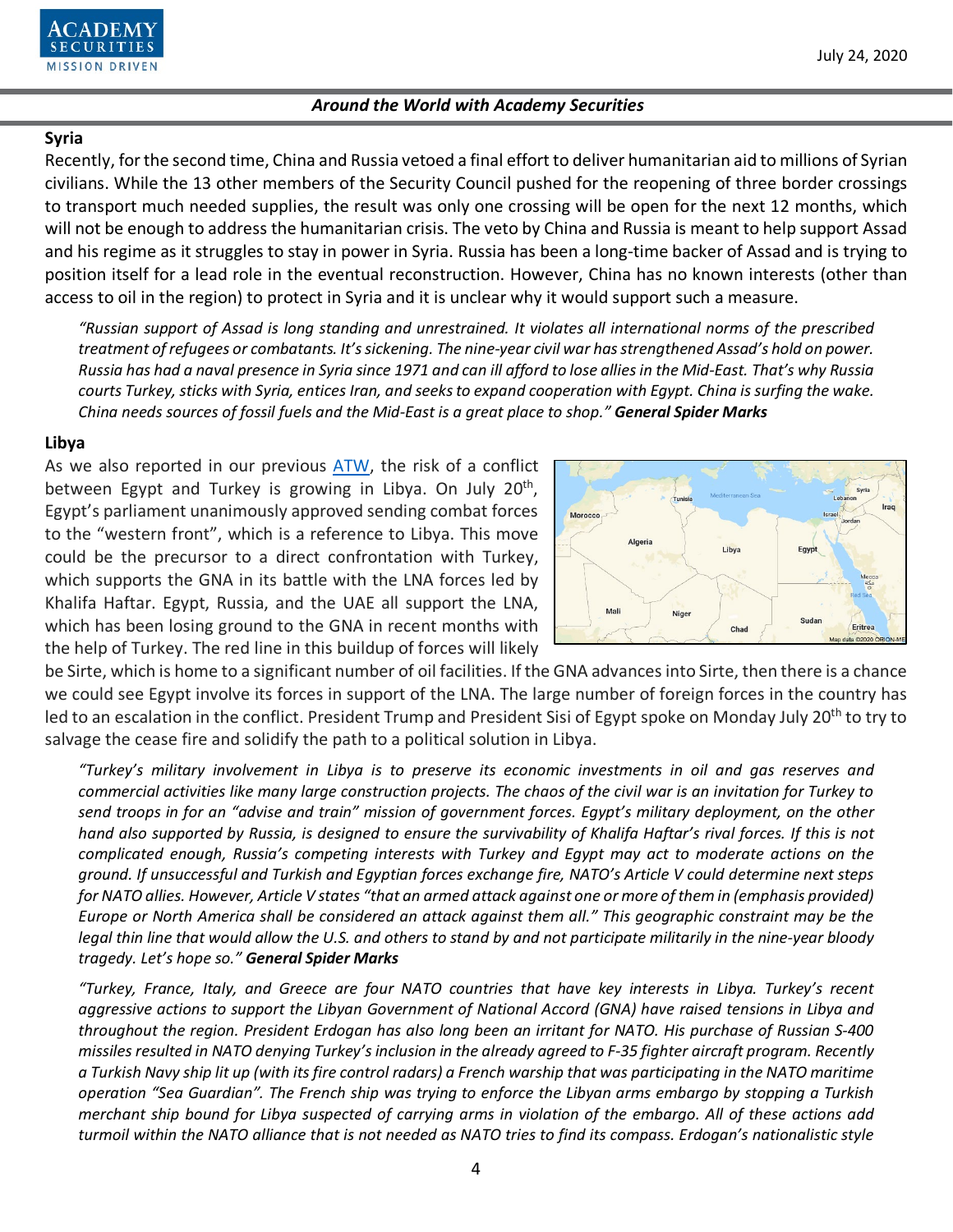

*has often been in defiance of NATO. The recent actions in Libya have gone on without any NATO consultation causing NATO members' patience with Turkey to run thin. What is bothering NATO members just as much as Turkey's actions is the lack of U.S. involvement in the ongoing war in Libya. U.S. involvement is not expected as President Trump is tired of foreign wars and desires to extricate himself from the region with U.S. elections just around the corner." General Robert Walsh*

#### **Mexico**

As COVID-19 has taken a toll on several counties in South America, including Brazil, the virus has also had an impact on Mexico, as Mexico is now  $4<sup>th</sup>$  globally in COVID-19 deaths. Leading up to the COVID-19 pandemic, Mexico's economy was already under pressure, contracting 1.9% in 2019. Several major infrastructure projects had been postponed and the government has done little to help the country's citizens with aid packages similar to what has been done in the U.S. In 2020, Banco de Mexico estimates that the country's economy will



decline more than 8%. The country is at risk of a credit agency downgrade and the eventual economic recovery could take many years. Factors such as a high crime rate, economic inequality, and an ineffective government response to the pandemic could result in civil unrest and potential manufacturing disruption. The U.S. is Mexico's largest trading partner. If the pandemic continues to slow economic growth in Mexico, there will be a direct impact on the U.S. recovery from the COVID-19 crisis and future economic growth.

*"COVID-19 is an influence on human behavior not unlike other events like plague, crop failure, flood, and influenza. Where internal therapies or mitigation efforts fail, it will provoke a response and the United States can expect an increase in illegal immigration. Alternatively, Central and South American nations that are struggling with COVID-19 outbreaks and suffer from precious little ability to test, trace, or mitigate the effects, will seek help from the outside. Migration north to the United States is too difficult especially in the summer heat and if migrants are COVID-19 positive. In these examples, expect to see China and Russia offering assistance and possibly elbowing out the United States." General Spider Marks*

*"No two countries are closer on trade than Mexico and the U.S. The coronavirus pandemic is impacting the U.S.- Mexico supply chain. Even U.S. manufacturing plants deemed essential in the U.S. (i.e. ventilator production) have been impacted by shutdowns in Mexico demonstrating the need for better discussions between the two countries on what is essential. With more than three quarters of Mexico's exports going to the U.S. and with President Trump shutting down much of the immigration, there is a tremendous strain on Mexico's vulnerable economy. Tourism and oil demand have almost disappeared, which Mexico is heavily dependent upon for revenue. However, the prominence of Mexico's drug cartels is getting an unexpected positive benefit by the pandemic's effects. The cartels are going out of their way to help feed families impacted by the virus by supplying them with food and clothing. It parallels what we have seen in places like Iraq and Afghanistan where ISIL and the Taliban address the needs of the people to fill the void left by the government." General Robert Walsh*

*"Within Central/South America and the Caribbean, COVID-19 is having a severe impact on public health and the economy. The governments in the region are severely stressed by the loss of tax revenue to support the public health crisis with businesses unable to open or facing bankruptcy, decreased tourism, and weak demand for exports. The governments are having a hard time borrowing money as they already have high debt levels, which provides opportunities for China to step in with short-term relief. Expect to see increased social unrest (public protests, social media will have a role in this also as we saw last year in the region), increased crime and violence, along with expanded Chinese political influence and commercial presence as the COVID-19 crisis continues into 2021." General KK Chinn*